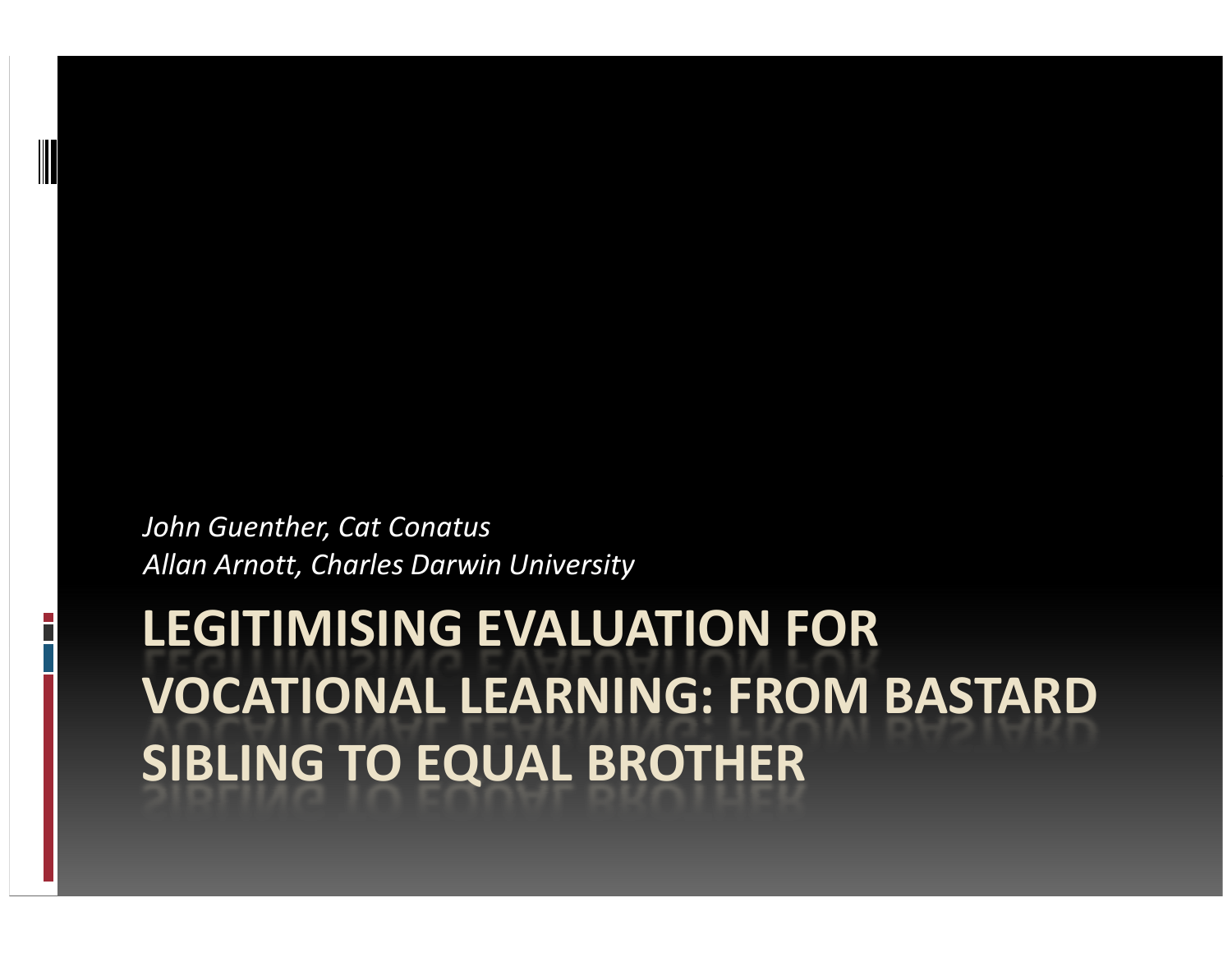## Questions we are looking to answer

- **IF Is evaluation less valued than research?**
- What makes evaluation different?
- $\mathcal{L}_{\mathcal{A}}$  Why is so little new knowledge disseminated from evaluations?
- **IF Is there scope for more evaluation work in VET?** And what kind?
- What can evaluation researchers do to legitimise their work?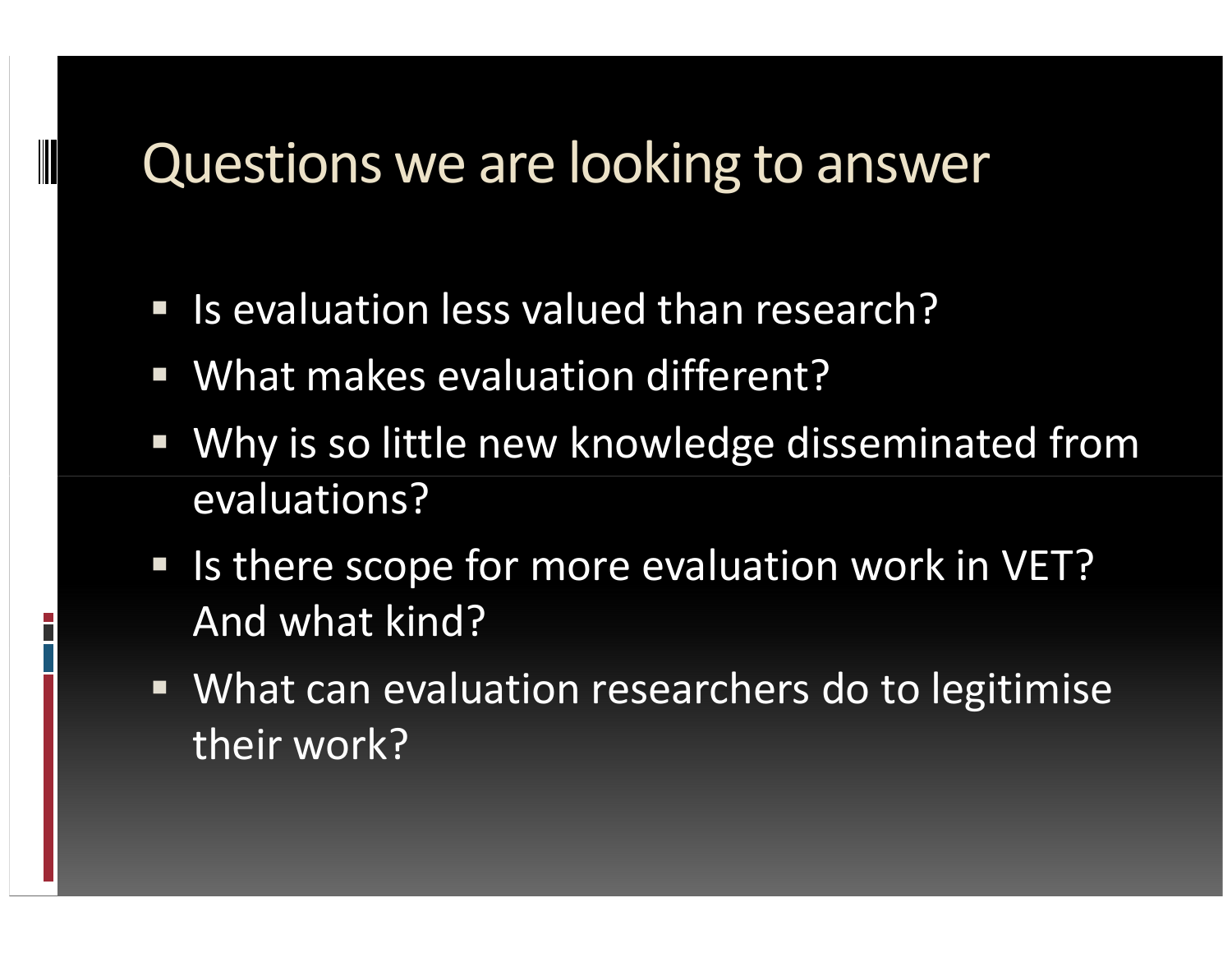# Evaluation and research: what's the difference?

- 'Research aims to produce knowledge and truth. Useful evaluation supports action' Patton 2008
- **Evaluation: 'the systematic assessment of an object's**  $\overline{\mathcal{L}}$ merit, worth, probity, feasibility, safety, significance, and/or equity' (Stufflebeam and Shinkfield 2007).
- **Research: 'the creation of new knowledge and/or the use** of existing knowledge in a new and creative way so as to generate new concepts, methodologies and understandings. (ARC 2009)
- But there are of course points of connection (e.g. methods)
- And why shouldn't evaluation result in new knowledge?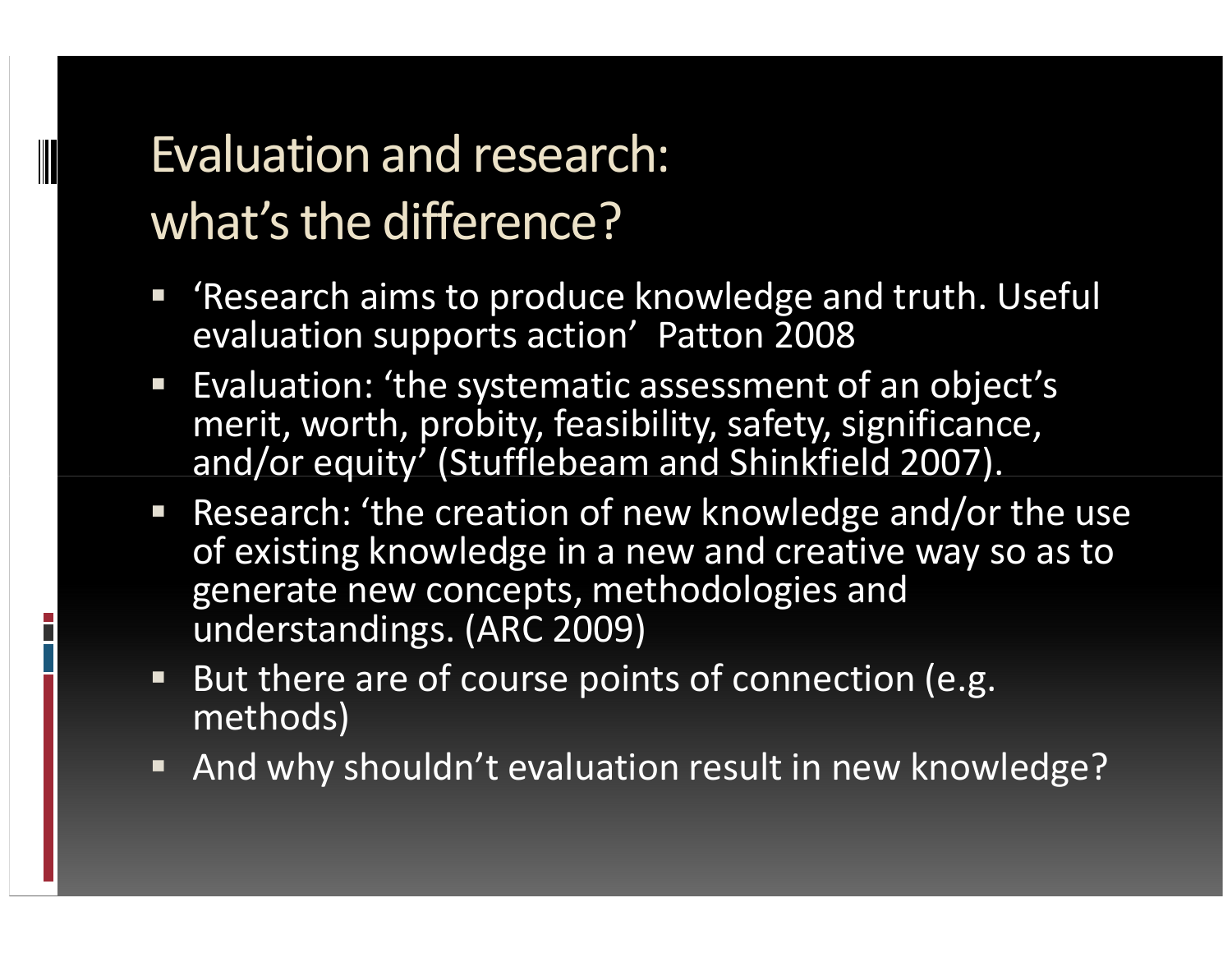#### Evaluation in education: misconceptions

#### $\mathcal{L}_{\mathcal{A}}$ Evaluation=survey

- E.g. the NCVER's Student Outcomes Survey is the 'source for key performance measures used to evaluate the effectiveness of the system as a whole' (Misko and Priest 2009: 7)
- 'the roots of educational evaluation are in the assessment of individual student learning' which have broadened to include 'projects, instructional materials, teachers, and the school as a whole' (Nevo 2006: 445)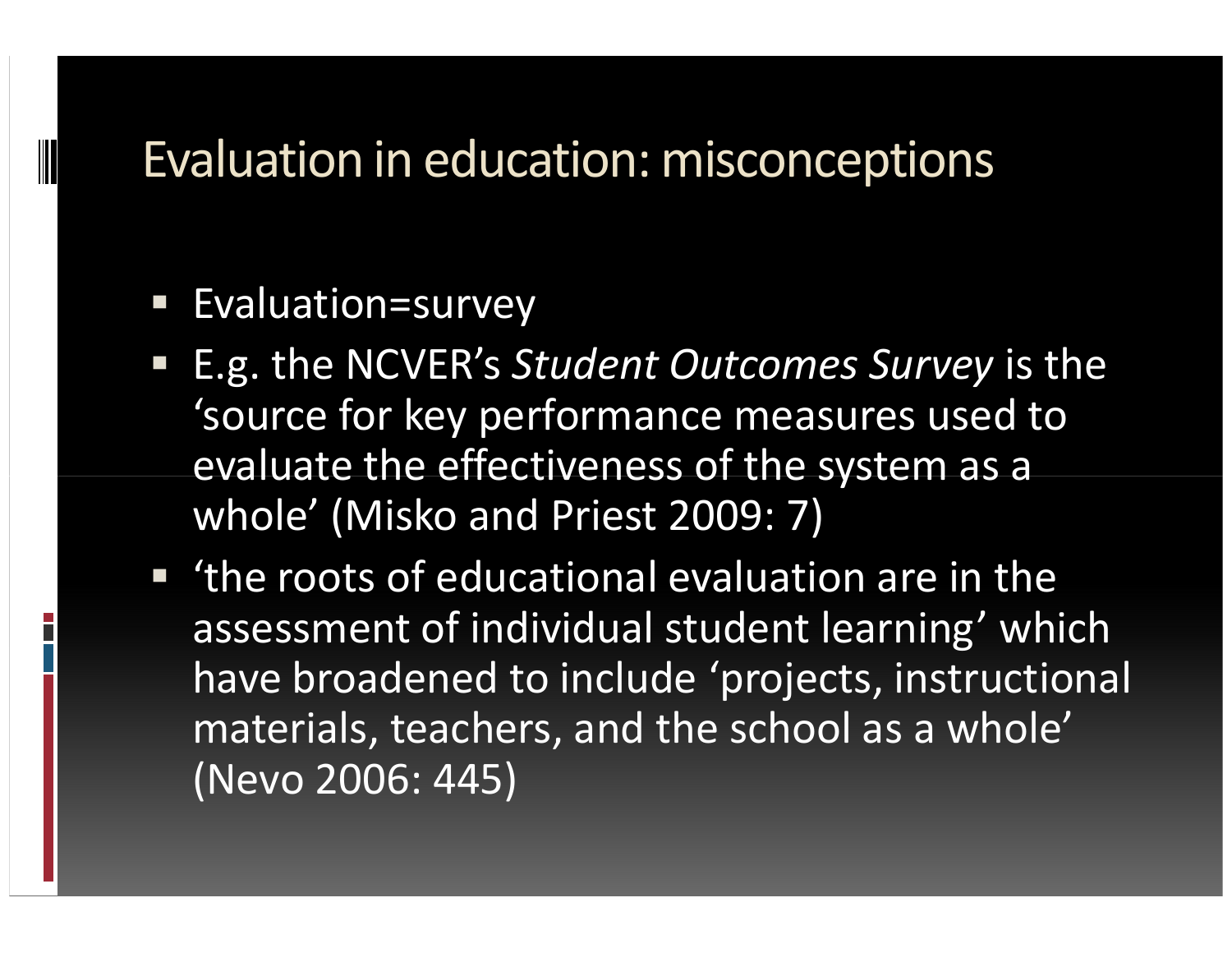# Evaluations undervalued?

 $\overline{\phantom{a}}$ П

 Table 1. Review of <sup>2010</sup> AVETRA conference presentations (excluding panels andworkshops) Source: Adapted from AVETRA website (AVETRA 2010)

| <b>Type of presentation</b>                              | Number of presentations |
|----------------------------------------------------------|-------------------------|
| <b>Research based presentations</b>                      |                         |
| Commentaries on systems, policy, theory and history (not | 16                      |
| based primarily on research or evaluation)               |                         |
| <b>Presentations based on evaluations</b>                |                         |
| <b>Total presentations</b>                               |                         |

Table 2. Five years of articles in the International Journal of Training Research (Volumes <sup>4</sup> to 8)

| <b>Type of article</b>                                     | Number of articles |
|------------------------------------------------------------|--------------------|
| <b>Articles based on research findings</b>                 |                    |
| <b>Commentaries on systems, policy, theory and history</b> |                    |
| <b>Articles based on evaluation</b>                        |                    |
| Total articles                                             |                    |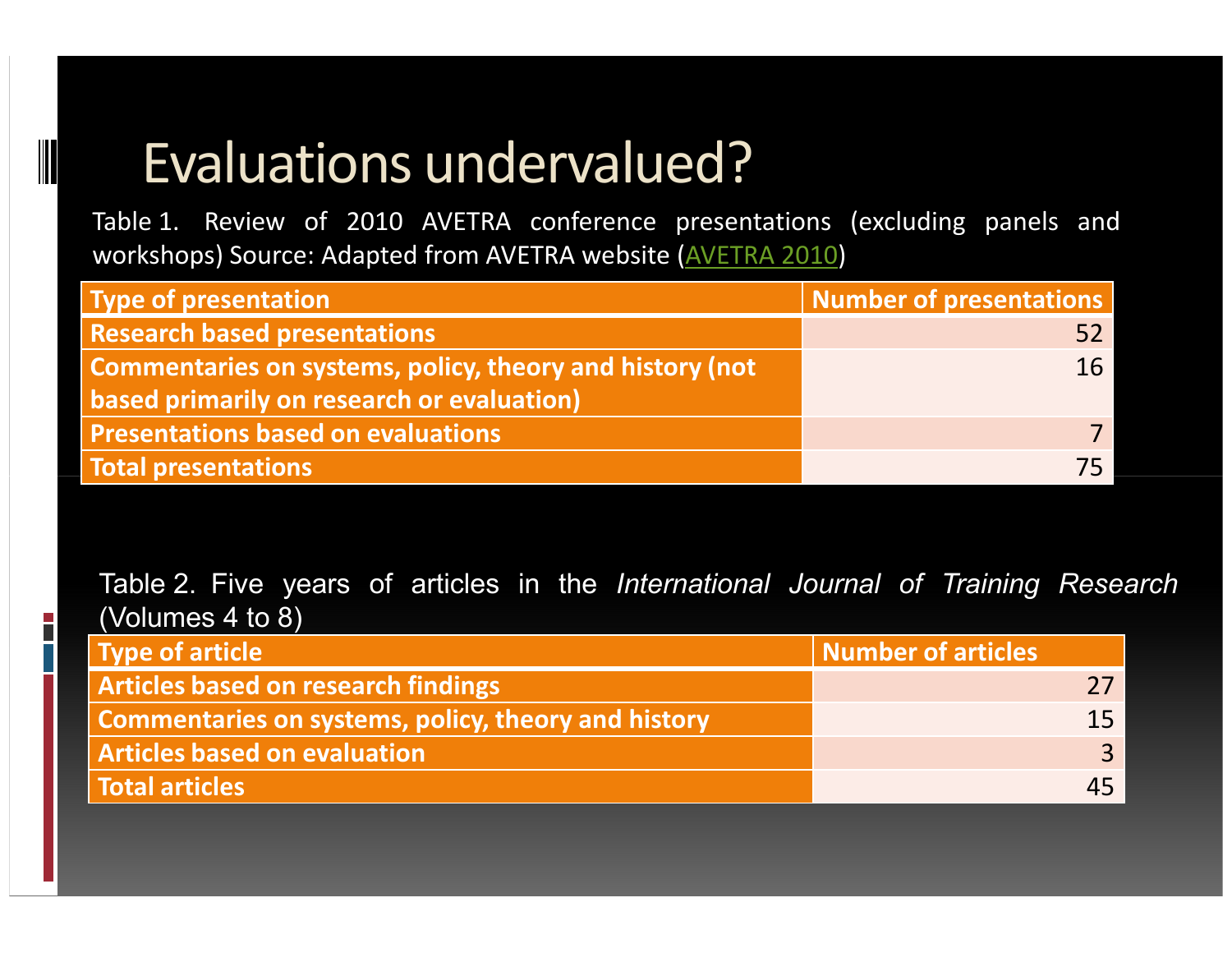# National VET Research and Evaluation (NVETRE) program

- The program, at the time of writing include the following include the following  $\frac{1}{2}$ (NCVER 2011b):
	- -Adult literacy research program  $(c)$
	- -Building VET provider and workfo
	- -Enhancing future productivity: The interdependence of workers, employers and VET
	- **Low paid workers and VET: Increasing VET** articipation amongst lower paid workers over the life-cycle
	- Securing their future: Older workers and the role of VET
	- Tailoring VET to the emerging labour market (completed)
	- Individual inhouse research projects (3 projects scheduled for completion 30 June 2010)
	- Individual managed research projects (27 projects in various stages of completion)

Where is evaluation?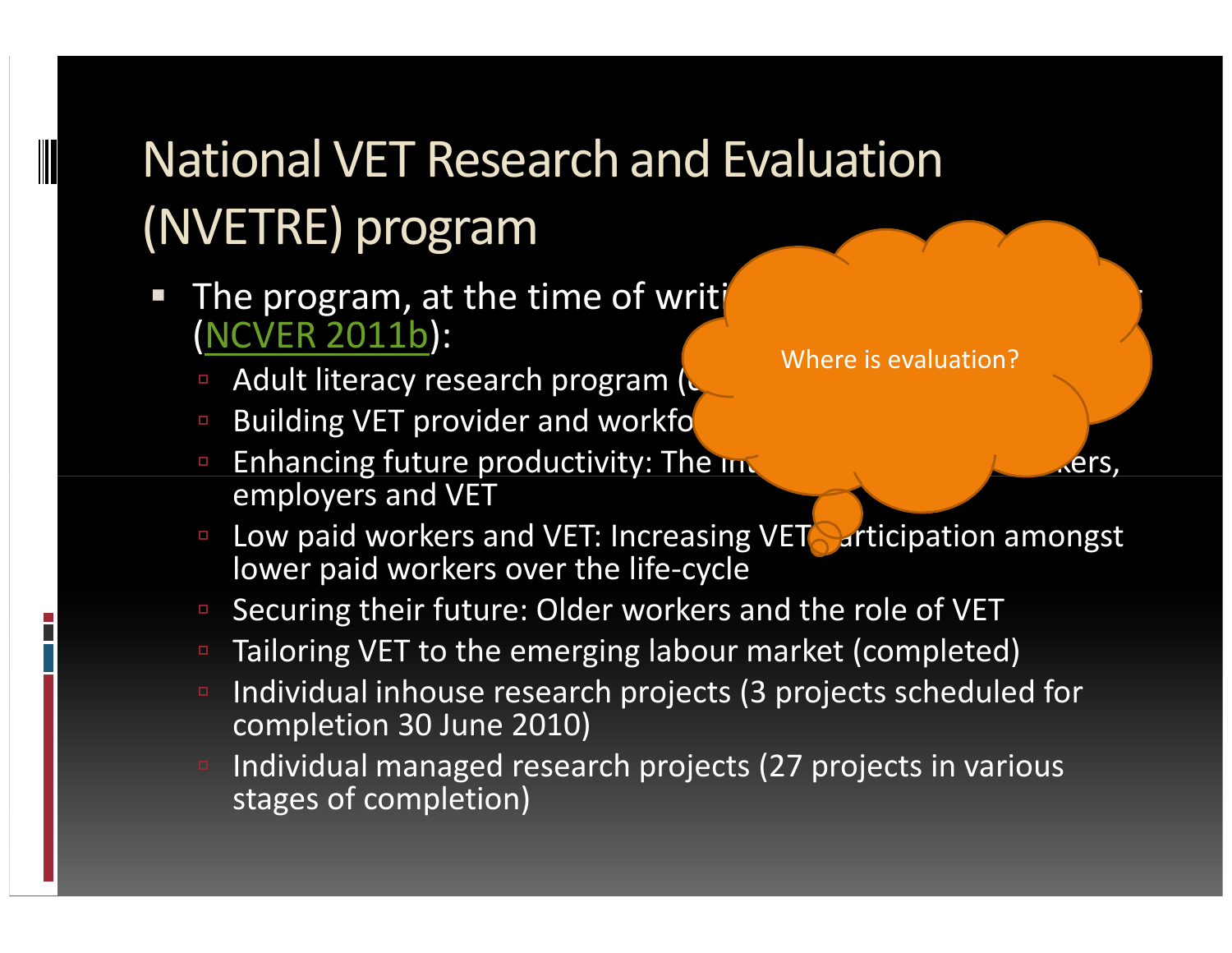## Case studies

- $\Box$  Case 1: Evaluation of a healing centre: Akeyulerre
	- -New knowledge: translation
	- -Dissemination difficulties
- Case 2: Evaluation of a differential response pilot
	- -Knowledge generated through process
	- -Applied to the Northern Territory context
	- Publishing from findings: issues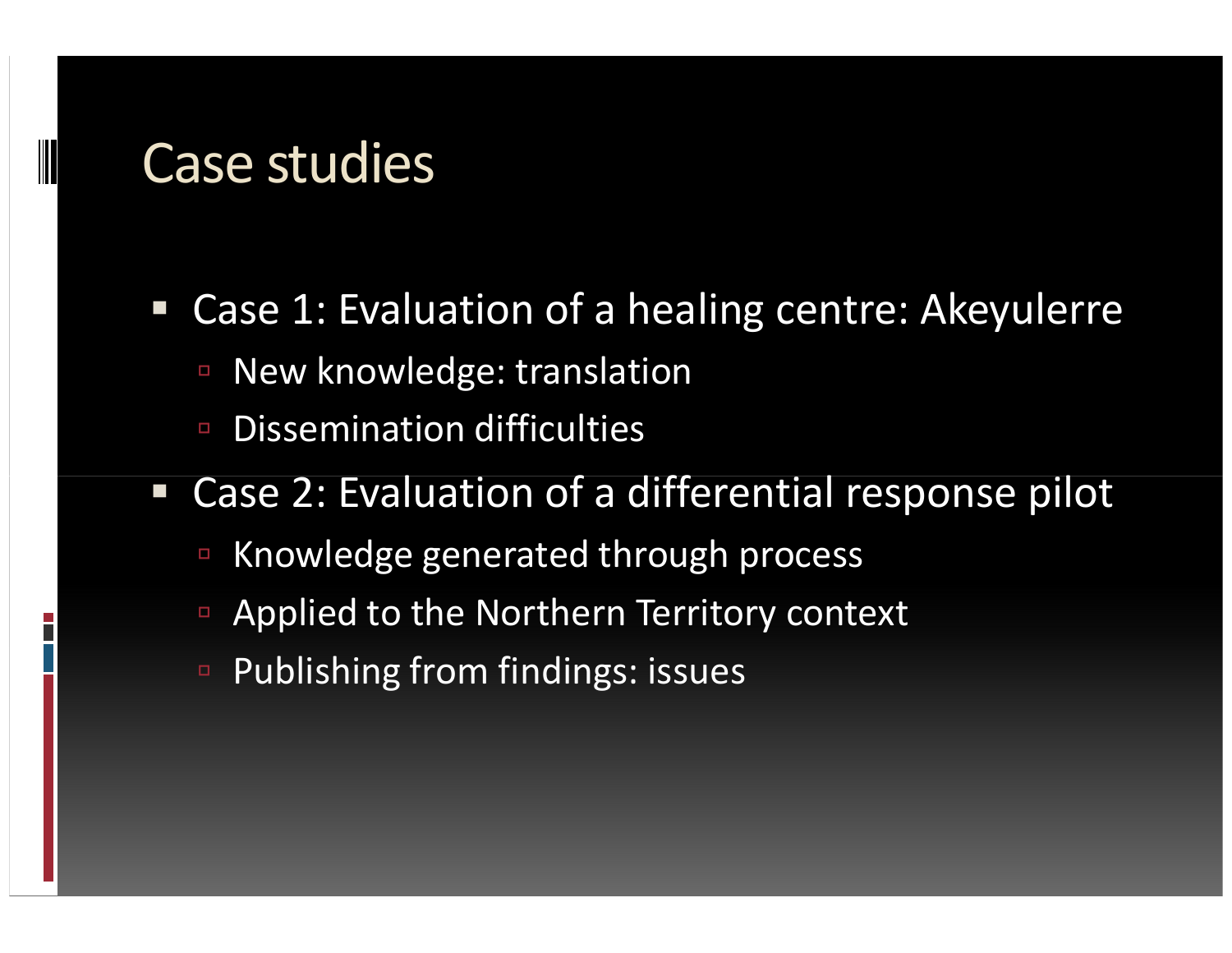Can evaluation be considered in the same category as research?

- Yes, but with a rider:
- **If the design, methodology and implementation of** an evaluation are built on a sound set of research principles we would contend that evaluations are worthy of equal standing alongside any high quality institutional research project.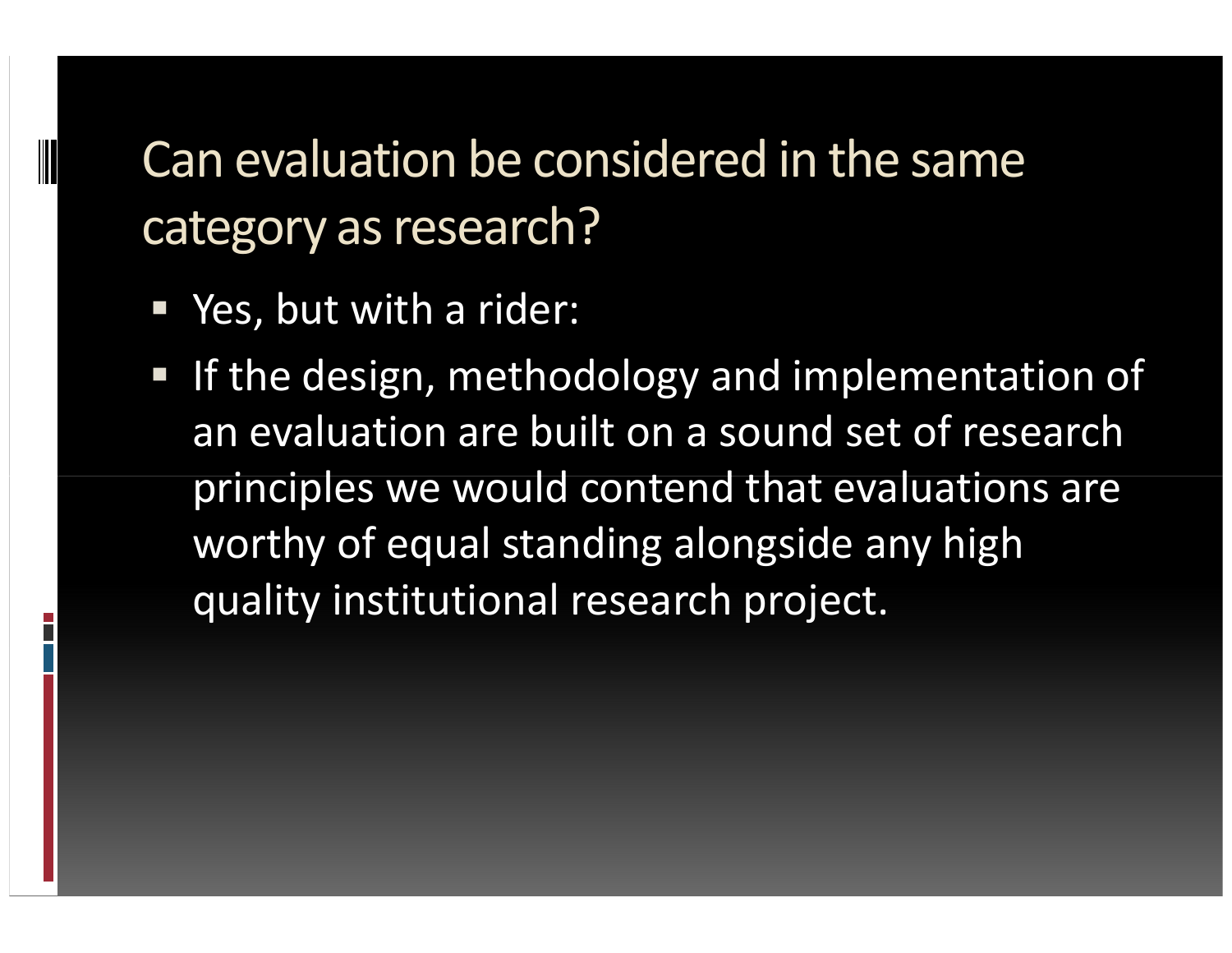# Why is so little new knowledge disseminated from evaluations?

- $\mathcal{L}_{\mathcal{A}}$  The reporting and publication of evaluation findings appears to be a major point of difference between research projects and evaluations.
- **Exercise Set Intellectual Property**
- $\mathcal{L}_{\mathcal{A}}$ Reports not seen as valuable to ERA
- Motivation to publish for private evaluation consultants
- П New knowledge from evaluations is not disseminated because it is not published.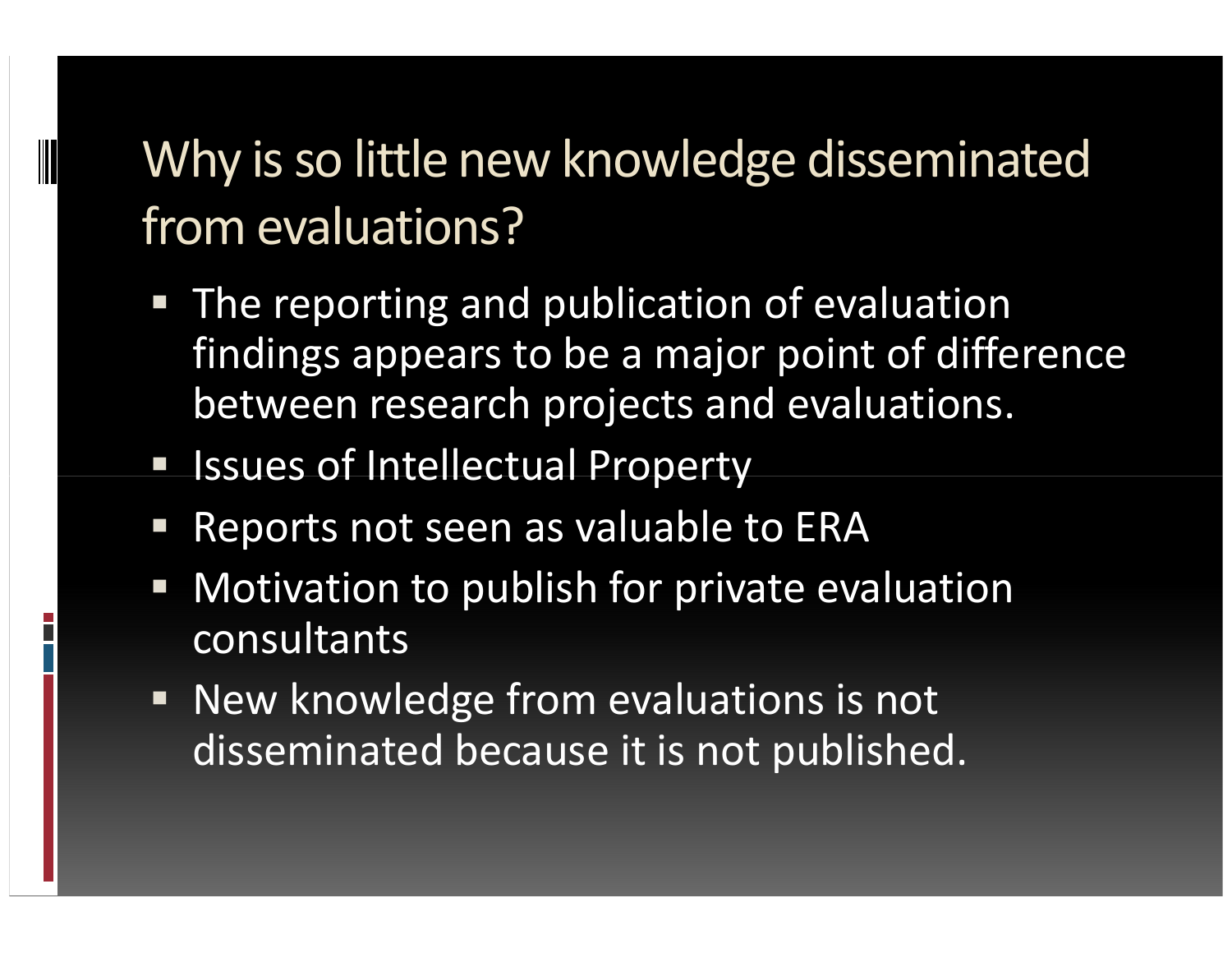# Evaluation of vocational learning programs and systems: a field ripe for harvest

- $\mathcal{L}_{\mathcal{A}}$  Evaluation in VET in Australia has been a sporadic activity: carried out in some form on some occasions, not used to evaluate the 'big' issues, and rarely used as a tool in policy formation. (McDonald and Hayton1997: 15)
- A shift in thinking required: evaluation≠survey
- $\mathcal{L}_{\mathcal{A}}$ Is data available for effective evaluation?
- $\blacksquare$  'Evaluation of broad policy areas will be given more attention than has previously been the case' (NCVER2010: 3).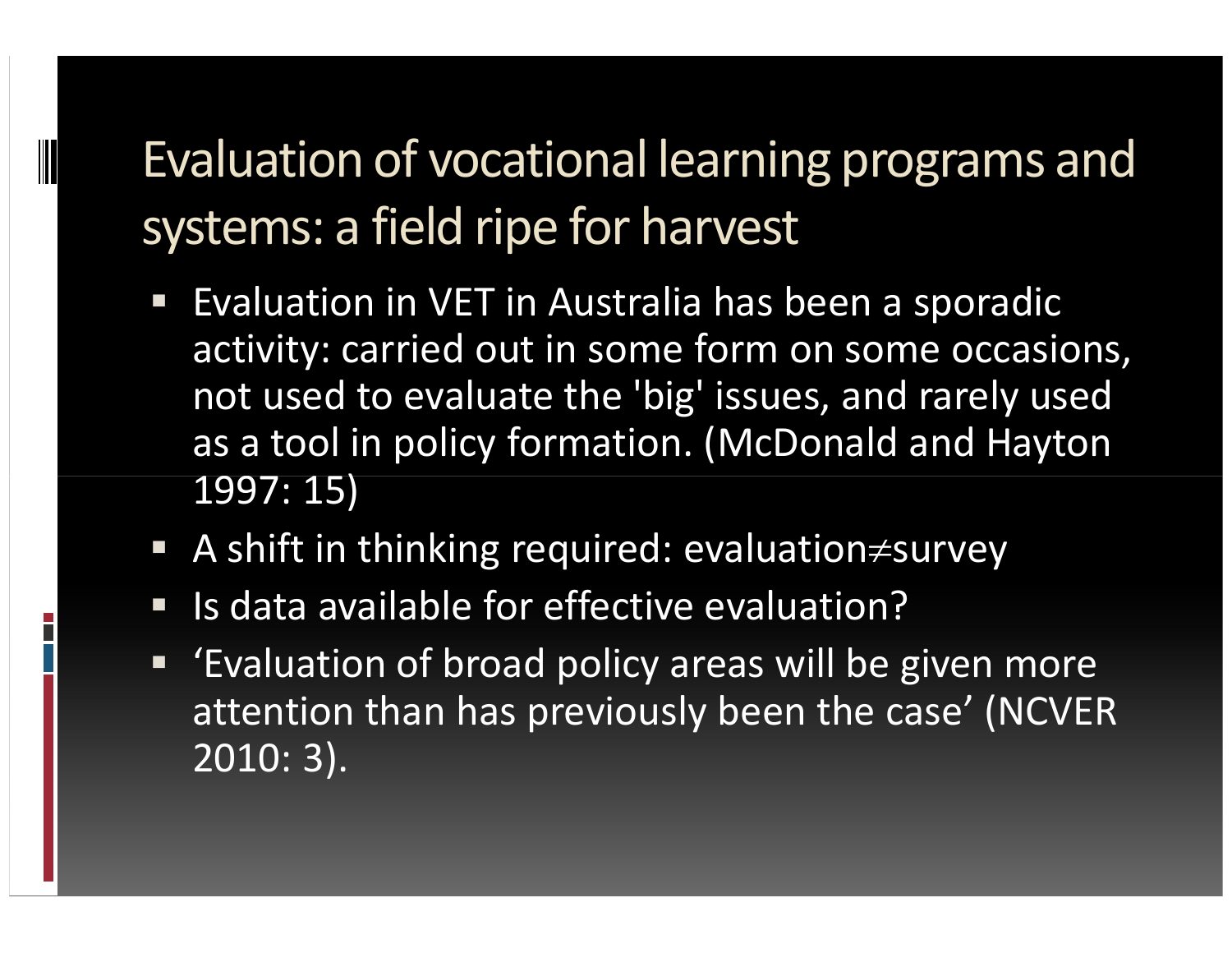What can evaluation researchers do to legitimise their work?

- 1.Publish or perish
- 2.Build evaluation capacity in research institutions
- 3.Evaluators must promote methodologies
- 4. Demonstrate how new knowledge translates into policy and practice